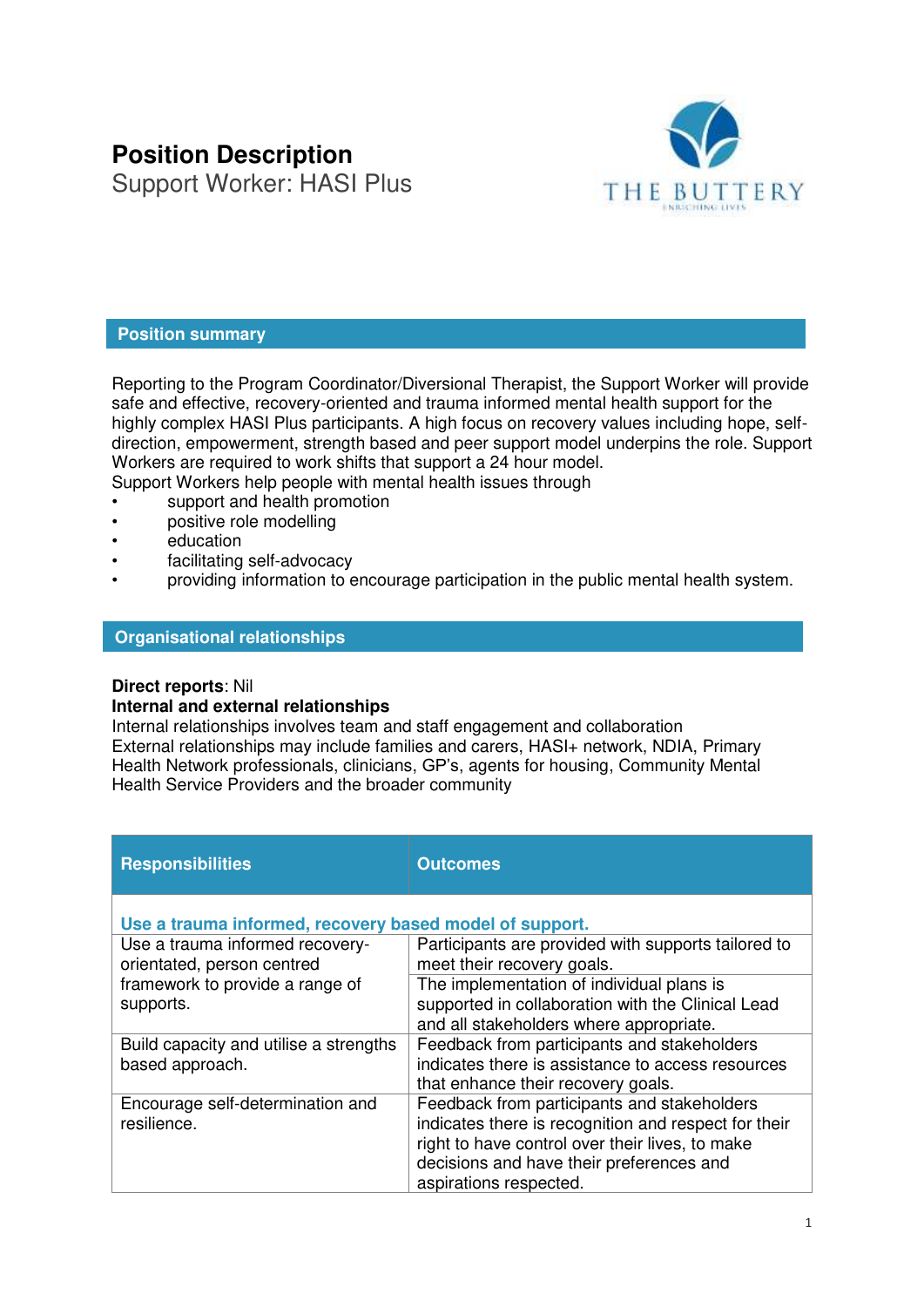| <b>Responsibilities</b>                                                                                               | <b>Outcomes</b>                                                                                                                                                                              |  |  |
|-----------------------------------------------------------------------------------------------------------------------|----------------------------------------------------------------------------------------------------------------------------------------------------------------------------------------------|--|--|
| Provide support with day to day living skills                                                                         |                                                                                                                                                                                              |  |  |
| Support participants to manage their<br>tenancy.                                                                      | Support in managing and maintaining a tenancy<br>within a shared tenancy environment                                                                                                         |  |  |
|                                                                                                                       | Guidance is provided with domestic cleaning in<br>situations where the participant needs support.                                                                                            |  |  |
| Support activities such as cooking,<br>budgeting, shopping and personal<br>grooming.                                  | Participants are supported to plan and prepare<br>meals based on participant's choice and in<br>accordance with food safety guidelines to meet<br>nutritional, cultural and religious needs. |  |  |
|                                                                                                                       | Personal grooming and hygiene needs are<br>supported.                                                                                                                                        |  |  |
|                                                                                                                       | There is evidence that basic budgeting is<br>discussed with the participant.                                                                                                                 |  |  |
| <b>Provide support with health needs</b>                                                                              |                                                                                                                                                                                              |  |  |
| Provide information to encourage<br>participation in the public health<br>system.                                     | The participant is encouraged and supported to<br>attend medical and mental health appointments                                                                                              |  |  |
|                                                                                                                       | The participant is supported to proactively manage<br>their health and get screening or attend check-ups<br>for dentists, eye health, hearing, etc.                                          |  |  |
| Provide support with medication<br>management.                                                                        | Where required, support the participant to manage<br>medication, refill scripts with the support of the<br>Clinical Lead.                                                                    |  |  |
| <b>Support positive behaviour and diversional therapy</b>                                                             |                                                                                                                                                                                              |  |  |
| Engage with diversional therapy<br>recommendations.                                                                   | Evidence indicates that you encourage diversional<br>therapy activities and seek to enhance the<br>participants' experience.                                                                 |  |  |
| With the support of the Clinical Lead,<br>proactively engage with residents                                           | Participants are supported to develop and maintain<br>relationships.                                                                                                                         |  |  |
| and provide positive role modelling<br>in interpersonal relationships.                                                | Participants are supported with conflict resolution,<br>goal setting and task completion.                                                                                                    |  |  |
| With the support of the Clinical Lead<br>and coordinator, assist in the<br>management of behaviours of<br>concern.    | There is evidence of a positive rapport existing<br>between you and participants that can lead to de-<br>escalation and positive outcomes when they<br>exhibit behaviours of concern.        |  |  |
| <b>Collaborate with stakeholders</b>                                                                                  |                                                                                                                                                                                              |  |  |
| Work with participants and their<br>support networks (e.g.<br>family/friends/carers/guardians as<br>identified.       | There is positive feedback from support networks<br>about the work you do with the participant.                                                                                              |  |  |
| Collaborate with other community<br>partner organisations in order to<br>achieve the participant's recovery<br>goals. | There is positive feedback from community and<br>partner organisations about the work you do with<br>the participant.                                                                        |  |  |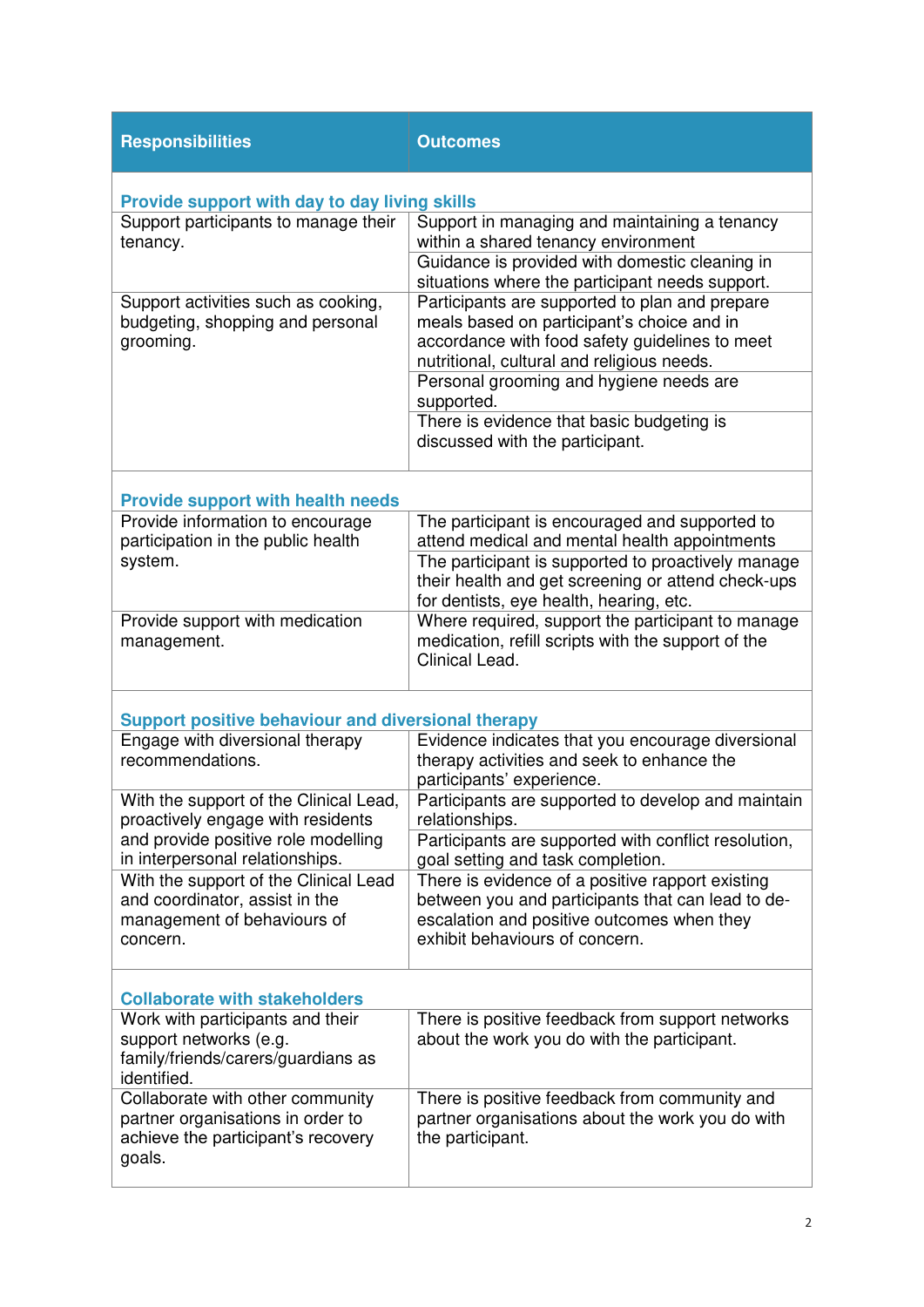| <b>Responsibilities</b>                                                                                                           | <b>Outcomes</b>                                                                                                                                                                                                       |
|-----------------------------------------------------------------------------------------------------------------------------------|-----------------------------------------------------------------------------------------------------------------------------------------------------------------------------------------------------------------------|
| <b>Administration and reporting</b>                                                                                               |                                                                                                                                                                                                                       |
| Maintain files and undertake other<br>administrative tasks as required<br>utilising the CRM program (Mimaso).                     | Accurate case notes/ files/paperwork/data<br>input/reports are maintained and updated.                                                                                                                                |
| Collect data to support future<br>programs.                                                                                       | Sufficient data is available to ensure there is<br>evidence of the program's effectiveness.                                                                                                                           |
|                                                                                                                                   | There is participation in research projects as<br>required.                                                                                                                                                           |
| <b>Case Management</b>                                                                                                            |                                                                                                                                                                                                                       |
| Case manage participants for in a<br>holistic manner for optimal<br>outcomes.                                                     | Effective support is carried out taking into<br>consideration different cognitive, behavioural,<br>emotional, social, physical and spiritual needs.<br>Support will be guided by the participants' recovery<br>goals. |
|                                                                                                                                   | There is positive feedback from completing<br>participants about the program delivery.                                                                                                                                |
| Refer families and stakeholders to<br>other services where appropriate.                                                           | There is evidence of family and stakeholders being<br>supported to access a range of supports within the<br>community.                                                                                                |
| Ensure there is compliance with<br>Policies and Procedures in line with<br>service delivery Key Performance<br>Indicators (KPIs). | Legislative, contractual and audit inspection<br>framework requirements are met.                                                                                                                                      |
| <b>Representation and Networking</b>                                                                                              |                                                                                                                                                                                                                       |
| Develop and maintain a working<br>knowledge of AOD and other<br>relevant mental health<br>agencies/services.                      | Connections with AOD (Alcohol and other Drug)<br>and primary health services and other<br>stakeholders, including carers and other service<br>providers are built and maintained                                      |
| Actively liaise with relevant agencies<br>and other service providers,<br>regarding participant progress and<br>participation.    | Relevant agencies are provided with appropriate<br>information to support the participant and grant<br>them access to services they need.                                                                             |
| Attend interagency and Buttery<br>networking groups as directed.                                                                  | Interagency and Buttery meetings are attended as<br>appropriate.                                                                                                                                                      |
| <b>Team support</b>                                                                                                               |                                                                                                                                                                                                                       |
| Participate in peer and clinical<br>supervision processes.                                                                        | There is adequate preparation and active<br>participation in peer and clinical supervision.                                                                                                                           |
| Participate in informal and formal<br>case conferences, staff meetings<br>and planned meetings.                                   | There is active contribution in meetings to reach<br>key program and clinical decisions.                                                                                                                              |
| Work autonomously and as part of a<br>team.                                                                                       | A strong work ethic, respect, punctuality and<br>commitment to service is demonstrated to ensure<br>all team members are well supported.<br>Assigned tasks are carried out in a timely manner.                        |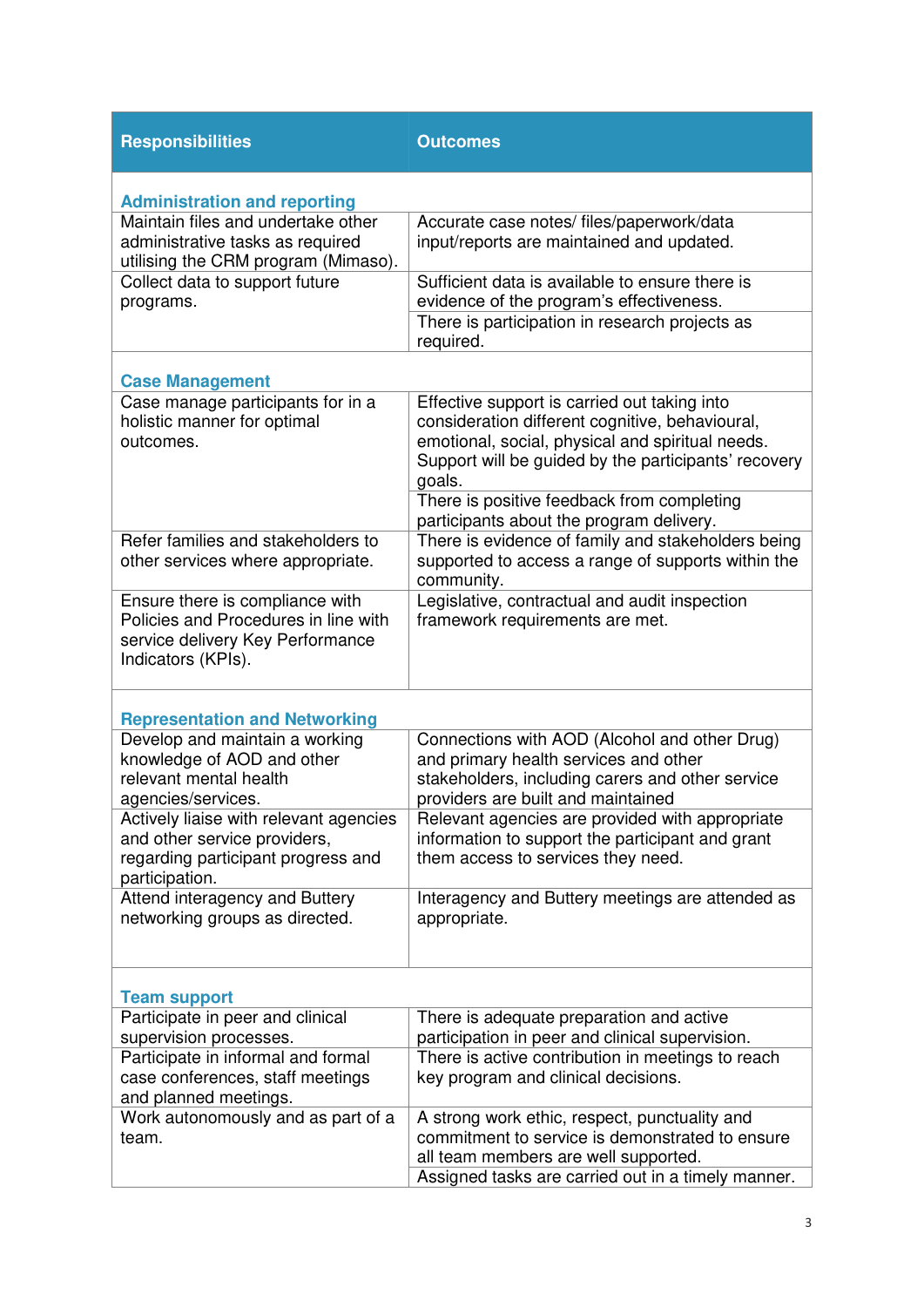| <b>Responsibilities</b>                                                                                                                                                                                                                                                                                                     | <b>Outcomes</b>                                                                                                                                                                                                                                   |
|-----------------------------------------------------------------------------------------------------------------------------------------------------------------------------------------------------------------------------------------------------------------------------------------------------------------------------|---------------------------------------------------------------------------------------------------------------------------------------------------------------------------------------------------------------------------------------------------|
| <b>General</b>                                                                                                                                                                                                                                                                                                              |                                                                                                                                                                                                                                                   |
| Be compliant with WHS<br>requirements and take reasonable<br>care to ensure your own safety and<br>health and that of others. Abide by<br>their duty of care provided for in the<br>legislation. Ensure you do not place<br>others at risk by any act or omission.<br>Ensure you do not interfere with<br>safety equipment. | There is demonstrated compliance with WHS<br>requirements to ensure a safe and healthy<br>workplace. This includes abiding by the non-<br>smoking directive at the Buttery sites and<br>compliance with any pandemic directives and<br>protocols. |
|                                                                                                                                                                                                                                                                                                                             | Any injury, hazard or illness are reported<br>immediately, where practical, to your manager/<br>coordinator.                                                                                                                                      |
| Take an active role in building your<br>resilience and preventing<br>psychological injury. Take<br>reasonable care for your health and<br>safety and that of others who may<br>be affected by your conduct.                                                                                                                 | The importance of wellbeing and self-care as a<br>part of resilience is acknowledged. Strategies are<br>implemented to maintain personal wellness and<br>resilience. Clinical supervision or other supports<br>are utilised, when needed.         |
| Be compliant with codes, guidelines,<br>policies, procedures, confidentiality<br>requirements, legislation and<br>Standards and proactively engage<br>with Buttery continuous quality<br>improvement.                                                                                                                       | Codes, guidelines, policies, procedures,<br>confidentiality requirements, legislation, Standards<br>and quality improvement processes are adhered to<br>at all times. Changes and improvements are<br>supported.                                  |
|                                                                                                                                                                                                                                                                                                                             | All mandatory training programs and team<br>meetings are attended.                                                                                                                                                                                |
|                                                                                                                                                                                                                                                                                                                             | There is mandatory reporting of any suspected<br>incidents of child abuse.                                                                                                                                                                        |
| Support an environment free from<br>discrimination, harassment, bullying<br>and model appropriate standards of<br>professional behaviour in the<br>workplace.                                                                                                                                                               | Interactions with colleagues, residents, participants<br>and stakeholders are undertaken in a courteous<br>manner.                                                                                                                                |
|                                                                                                                                                                                                                                                                                                                             | Cultural and linguistic diversity is taken into<br>consideration.                                                                                                                                                                                 |
|                                                                                                                                                                                                                                                                                                                             | There is positive feedback from others regarding<br>your interactions.                                                                                                                                                                            |
| Other duties relevant to the role as requested by the Coordinator.                                                                                                                                                                                                                                                          |                                                                                                                                                                                                                                                   |